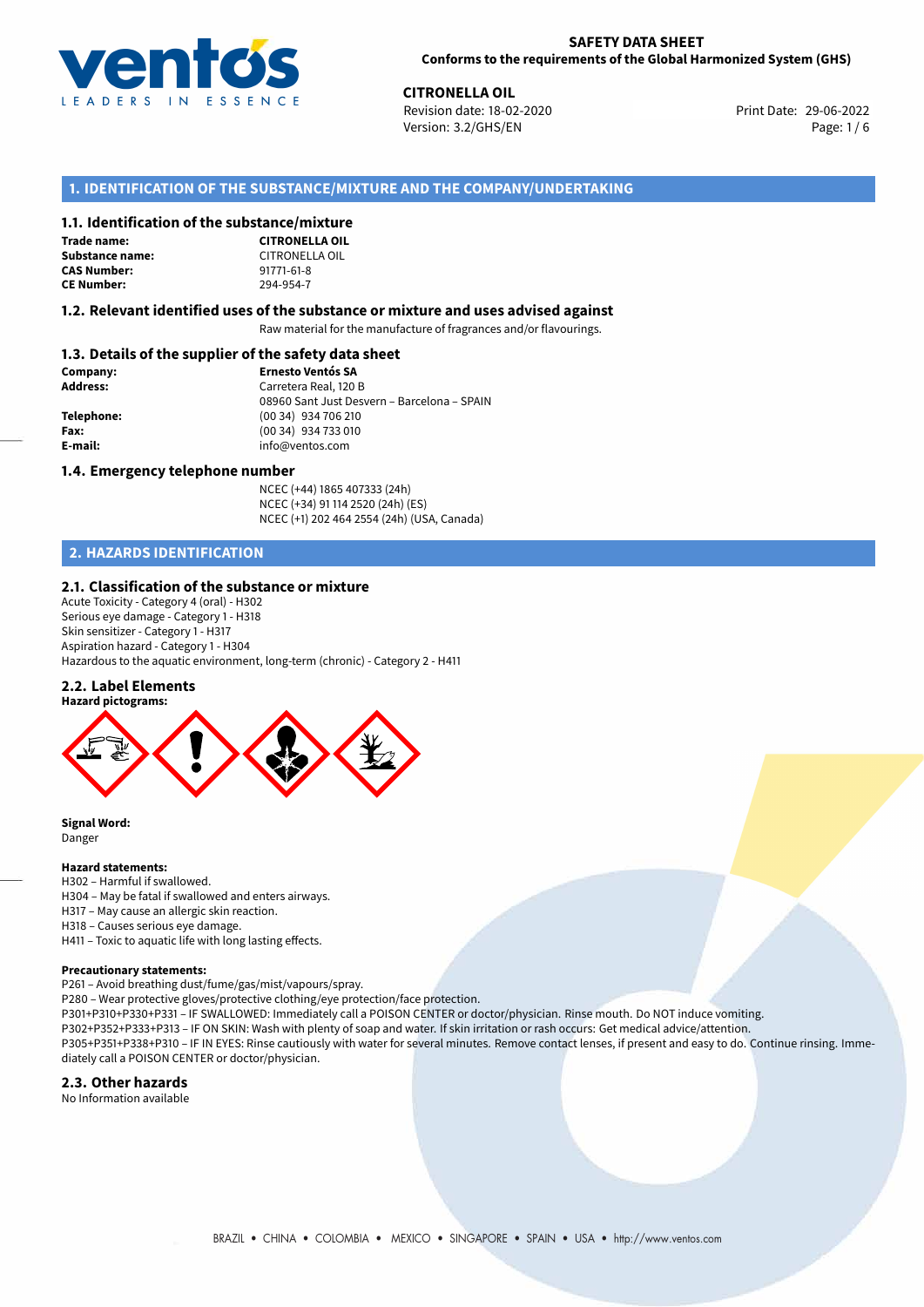

**CITRONELLA OIL**<br>
Revision date: 18-02-2020 **Print Date: 29-06-2022** Version: 3.2/GHS/EN Page: 2 / 6

# **3. COMPOSITION/INFORMATION ON INGREDIENTS**

### **3.1. Substances**

| Chemical name: | CITRONELLA OIL |
|----------------|----------------|
| CAS number:    | 91771-61-8     |
| EC number:     | 294-954-7      |

### **Hazardous constituents:**

| <b>Chemical Name</b>   | % (w/w)           | <b>CAS No</b><br><b>EC No</b> | <b>Classification according to GHS</b>                                                                                                                                                                                                                                                                                                                                                                               |  |  |  |
|------------------------|-------------------|-------------------------------|----------------------------------------------------------------------------------------------------------------------------------------------------------------------------------------------------------------------------------------------------------------------------------------------------------------------------------------------------------------------------------------------------------------------|--|--|--|
| CITRONELLAL            | $>$ 25; $<$ 50    | 106-23-0<br>203-376-6         | Flammable Liquids - Category 4 - H227<br>Acute Toxicity - Category 5 (oral) - H303<br>Acute Toxicity - Category 5 (dermal) - H313<br>Skin Irritant - Category 2 - H315<br>Eye Irritant - Category 2A - H319<br>Skin sensitizer - Category 1B - H317<br>Hazardous to the aquatic environment, short-term (acute) - Category 2 - H401<br>Hazardous to the aquatic environment, long-term (chronic) - Category 3 - H412 |  |  |  |
| GERANIOL               | $>10$ ; $<$ 25    | 106-24-1<br>203-377-1         | Acute Toxicity - Category 5 (oral) - H303<br>Skin Irritant - Category 2 - H315<br>Serious eye damage - Category 1 - H318<br>Skin sensitizer - Category 1B - H317<br>Hazardous to the aquatic environment, short-term (acute) - Category 3 - H402                                                                                                                                                                     |  |  |  |
| CITRONELLOL            | $\geq$ 10; <25    | 106-22-9<br>203-375-0         | Acute Toxicity - Category 5 (oral) - H303<br>Acute Toxicity - Category 5 (dermal) - H313<br>Skin Irritant - Category 2 - H315<br>Eye Irritant - Category 2A - H319<br>Skin sensitizer - Category 1B - H317<br>Hazardous to the aquatic environment, short-term (acute) - Category 2 - H401                                                                                                                           |  |  |  |
| <b>GERANYL ACETATE</b> | $\geq$ 1; <10     | $105 - 87 - 3$<br>203-341-5   | Skin Irritant - Category 2 - H315<br>Skin sensitizer - Category 1B - H317<br>Hazardous to the aquatic environment, short-term (acute) - Category 2 - H401<br>Hazardous to the aquatic environment, long-term (chronic) - Category 3 - H412                                                                                                                                                                           |  |  |  |
| <b>LIMONENE</b>        | $\geq$ 1; <10     | 138-86-3<br>205-341-0         | Flammable Liquids - Category 3 - H226<br>Skin Irritant - Category 2 - H315<br>Skin sensitizer - Category 1B - H317<br>Aspiration hazard - Category 1 - H304<br>Hazardous to the aquatic environment, short-term (acute) - Category 1 - H400                                                                                                                                                                          |  |  |  |
| CITRONELLYL ACETATE    | $\geq$ 1; <10     | 150-84-5<br>205-775-0         | Hazardous to the aquatic environment, long-term (chronic) - Category 1 - H410<br>Skin Irritant - Category 2 - H315<br>Hazardous to the aquatic environment, short-term (acute) - Category 2 - H401<br>Hazardous to the aquatic environment, long-term (chronic) - Category 2 - H411                                                                                                                                  |  |  |  |
| <b>ISOPULEGOL</b>      | $\geq$ 1; <10     | 89-79-2<br>201-940-6          | Flammable Liquids - Category 4 - H227<br>Acute Toxicity - Category 4 (oral) - H302<br>Skin Irritant - Category 2 - H315<br>Eye Irritant - Category 2A - H319<br>Hazardous to the aquatic environment, short-term (acute) - Category 3 - H402                                                                                                                                                                         |  |  |  |
| <b>EUGENOL</b>         | $\geq$ 1; <10     | $97 - 53 - 0$<br>202-589-1    | Acute Toxicity - Category 5 (oral) - H303<br>Skin Irritant - Category 3 - H316<br>Eye Irritant - Category 2A - H319<br>Skin sensitizer - Category 1B - H317<br>Hazardous to the aquatic environment, short-term (acute) - Category 2 - H401                                                                                                                                                                          |  |  |  |
| <b>LINALOOL</b>        | $\geq$ 0.1; <1    | 78-70-6<br>201-134-4          | Flammable Liquids - Category 4 - H227<br>Acute Toxicity - Category 5 (oral) - H303<br>Skin Irritant - Category 2 - H315<br>Eye Irritant - Category 2A - H319<br>Skin sensitizer - Category 1B - H317<br>Hazardous to the aquatic environment, short-term (acute) - Category 3 - H402                                                                                                                                 |  |  |  |
| <b>CITRAL</b>          | $\geq$ 0.1; $<$ 1 | 5392-40-5<br>226-394-6        | Acute Toxicity - Category 5 (dermal) - H313<br>Skin Irritant - Category 2 - H315<br>Eye Irritant - Category 2A - H319<br>Skin sensitizer - Category 1B - H317<br>Hazardous to the aquatic environment, short-term (acute) - Category 2 - H401                                                                                                                                                                        |  |  |  |

[See the full text of the hazard statements in section 16.](#page-5-0)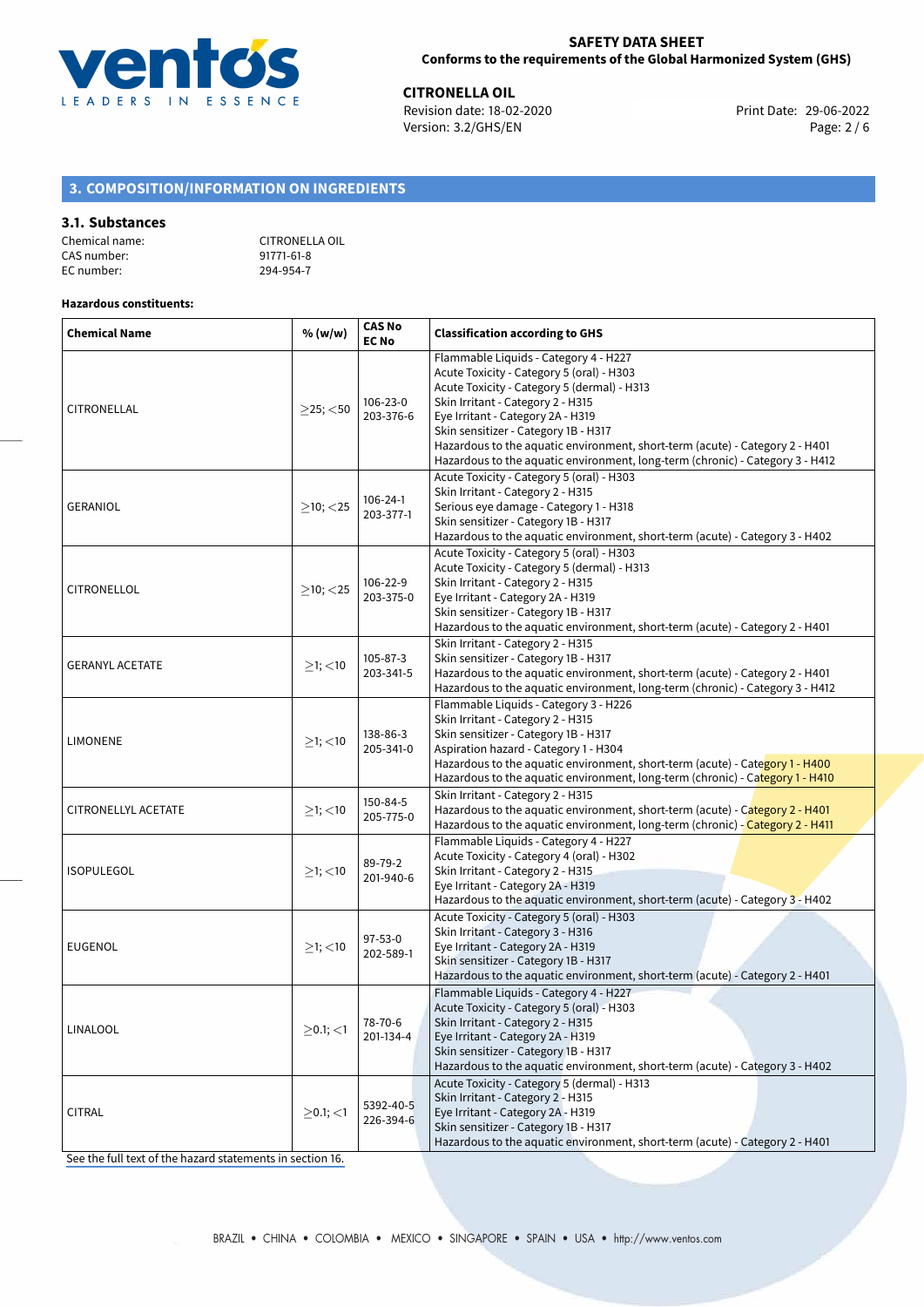

**CITRONELLA OIL**<br>
Revision date: 18-02-2020 **Print Date: 29-06-2022** Version: 3.2/GHS/EN Page: 3 / 6

# **3.2. Mixtures**

Not applicable.

# **4. FIRST-AID MEASURES**

# **4.1. Description of necessary first aid measures**

| Ingestion:    | Rinse mouth with water.                                                                                               |
|---------------|-----------------------------------------------------------------------------------------------------------------------|
|               | Obtain medical advice.                                                                                                |
|               | Keep at rest. Do not induce vomiting.                                                                                 |
| Eye contact:  | In case of contact with eyes, rinse immediately with plenty of water for at least 15 minutes and seek medical advice. |
| Inhalation:   | Remove person to fresh air and keep at rest.                                                                          |
|               | Seek immediate medical advice.                                                                                        |
| Skin contact: | Take off immediately all contaminated clothing.                                                                       |
|               | Thoroughly wash affected skin with soap and water.                                                                    |
|               | Seek medical attention if symptoms persist.                                                                           |
|               |                                                                                                                       |

# **4.2. Most important symptoms and effects, both acute and delayed**

No information available.

## **4.3. Indication of any immediate medical attention and special treatment needed**

No information available.

# **5. FIRE-FIGHTING MEASURES**

## **5.1. Extinguishing Media**

Water spray, carbon dioxide, dry chemical powder or appropriate foam. For safety reasons do not use full water jet.

## **5.2. Special hazards arising from the substance or mixture**

Known or Anticipated Hazardous Products of Combustion: Emits toxic fumes under fire conditions.

## **5.3. Advice for firefighters**

High temperatures can lead to high pressures inside closed containers. Avoid inhalation of vapors that are created. Use appropriate respiratory protection. Do not allow spillage of fire to be poured into drains or watercourses. Wear self-contained breathing apparatus and protective clothing.

## **6. ACCIDENTAL RELEASE MEASURES**

### **6.1. Personal precautions, protective equipment and emergency procedures**

Evacuate surronding areas. Ensure adequate ventilation. Keep unnecessary and unprotected personnel from entering. Do not breathe vapor/spray. Avoid contact with skin and eyes. Information regarding personal protective measures: see section 8.

### **6.2. Environmental precautions**

To avoid possible contamination of the environment, do not discharge into any drains, surface waters or groundwaters.

### **6.3. Methods and materials for containment and cleaning up**

Cover with an inert, inorganic, non-combustible absorbent material (e.g. dry-lime, sand, soda ash). Place in covered containers using non-sparking tools and transport outdoors. Avoid open flames or sources of ignition (e.g. pilot lights on gas hot water heater). Ventilate area and wash spill site after material pickup is complete.

## **6.4. Reference to other sections**

Information regarding exposure controls, personal protection and disposal considerations can be found in sections 8 and 13.

# **7. HANDLING AND STORAGE**

## **7.1. Precautions for safe handling**

Do not store or handle this material near food or drinking water. Do not smoke. Avoid contact with the eyes, skin and clothing. Wear protective clothing and use glasses. Observe the rules of safety and hygiene at work. Keep in the original container or an alternative made from a compatible material.

# **7.2. Conditions for safe storage, including any incompatibilities**

Store in tightly closed and preferably full containers in a cool, dry and ventilated area, protected from light. Keep away from sources of ignition (e.g. hot surfaces, sparks, flame and static discharges). Keep away from incompatible materials (see section 10).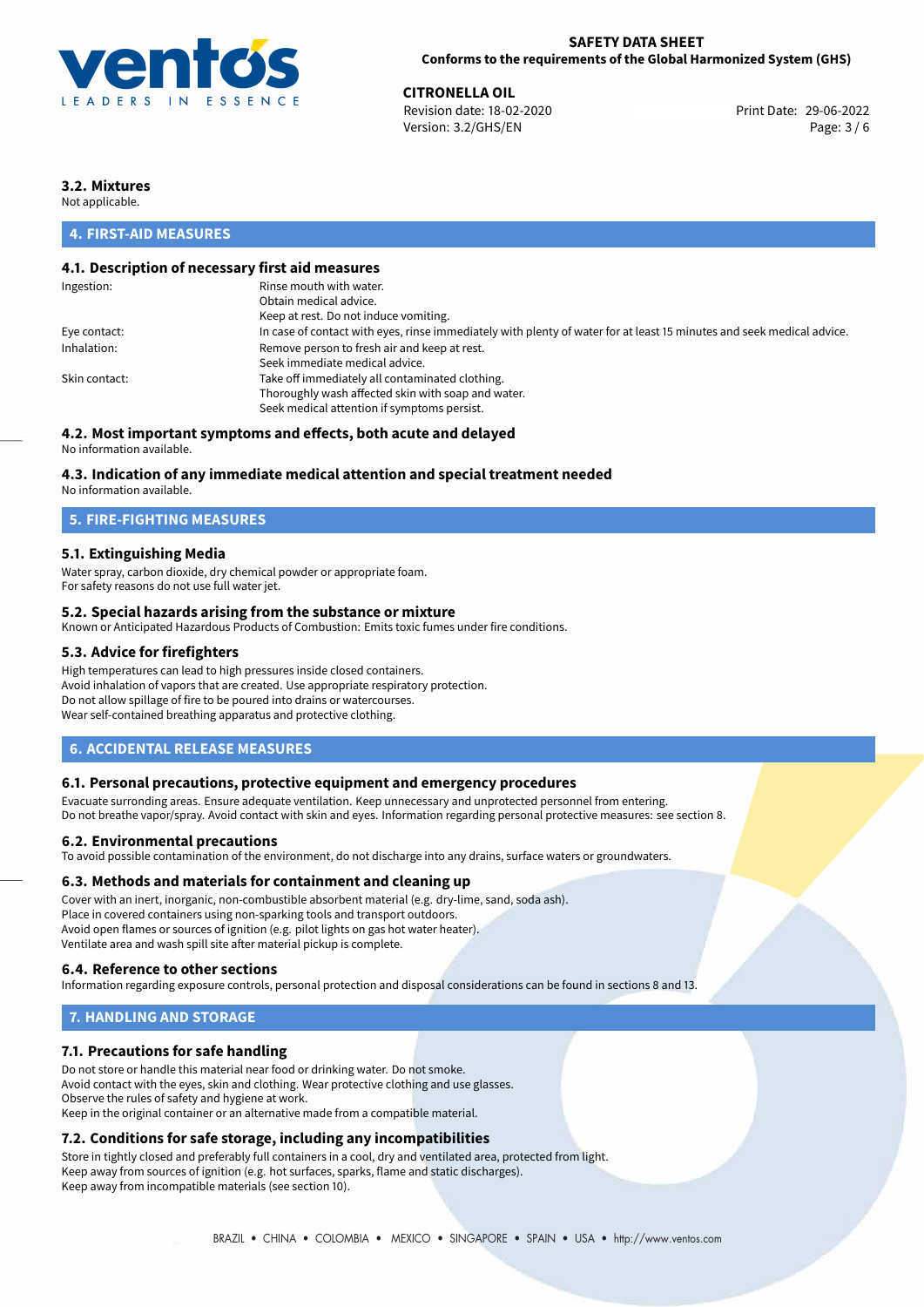

**CITRONELLA OIL**<br>
Revision date: 18-02-2020 **Print Date: 29-06-2022** Version: 3.2/GHS/EN Page: 4 / 6

# **7.3. Specific end use(s)**

No information available.

# **8. EXPOSURE CONTROLS AND PERSONAL PROTECTION**

# **8.1. Control parameters**

Components with occupational exposure limits:

| <b>Chemical Name</b> | <b>CAS No</b> | Norm.                    | 8 hr.      |     |                   | 15 min.      |     |          |
|----------------------|---------------|--------------------------|------------|-----|-------------------|--------------|-----|----------|
|                      |               |                          |            | ppm | mg/m <sup>3</sup> |              | ppm | $mg/m^3$ |
| <b>CITRAL</b>        | 5392-40-5     | ES (España) <sup>1</sup> | VLA-ED     |     |                   | VLA-EC       |     |          |
|                      |               | PL (Polska)              | <b>NDS</b> |     | 27<br>∠           | <b>NDSCh</b> |     | 54       |

<sup>1</sup> Possibility of significant uptake though the skin.

## **8.2. Exposure controls**

Measures should be taken to prevent materials from being splashed into the body. Provide adequate ventilation, according to the conditions of use. Use a mechanical exhaust if required.

### **8.3. Individual protection measures, such as personal protective equipment**

| Eye/Face protection:             | Chemical safety goggles are recommended. Wash contaminated goggles before reuse.                                                            |
|----------------------------------|---------------------------------------------------------------------------------------------------------------------------------------------|
| Hand Protection:                 | Chemical-resistant gloves are recommended. Wash contaminated gloves before reuse.                                                           |
| Body protection:                 | Personal protective equipment for the body should be selected based on the task being performed and the risks<br>involved.                  |
| <b>Respiratory Protection:</b>   | In case of insufficient ventilation, use suitable respiratory equipment.                                                                    |
| Environmental exposure controls: | Emissions from ventilation or process equipment should be checked to ensure they comply with environmental<br>protection legislation.       |
|                                  | In some cases, filters or engineering modifications to the process equipment will be necessary to reduce emissions to<br>acceptable levels. |

# **9. PHYSICAL AND CHEMICAL PROPERTIES**

# **9.1. Information on basic physical and chemical properties**

| Appearance:                            | Liquid                    |  |
|----------------------------------------|---------------------------|--|
| Colour:                                | Conforms to standard      |  |
| Odour:                                 | Conforms to standard      |  |
| Odour theshold:                        | Not determined            |  |
| pH:                                    | Not determined            |  |
| Melting point/freezing point:          | Not determined            |  |
| Boling point/boiling range (°C):       | Not determined            |  |
| Flash point:                           | 94 $^{\circ}$ C           |  |
| Evaporation rate:                      | Not determined            |  |
| Flammability:                          | Not determined            |  |
| Lower flammability/Explosive limit:    | Not determined            |  |
| Upper flammability/Explosive limit:    | Not determined            |  |
| Vapour pressure:                       | Not determined            |  |
| Vapour Density:                        | Not determined            |  |
| Density:                               | $0,88-0,895$ g/mL (20°C)  |  |
| Relative density:                      | $0,88 - 0,895(20°C)$      |  |
| Water solubility:                      | 1:2 IN ETHANOL 80°        |  |
| Solubility in other solvents:          | <b>SOLUBLE IN ETHANOL</b> |  |
| Partition coefficient n-octanol/water: | Not determined            |  |
| Auto-ignition temperature:             | Not determined            |  |
| Decomposition temperature:             | Not determined            |  |
| Viscosity, dynamic:                    | Not determined            |  |
| Viscosity, kinematic:                  | Not determined            |  |
| Explosive properties:                  | Not determined            |  |
| Oxidising properties:                  | Not determined            |  |
|                                        |                           |  |

# **10. STABILITY AND REACTIVITY**

### **10.1. Reactivity**

No hazardous reactions if stored and handled as prescribed/indicated.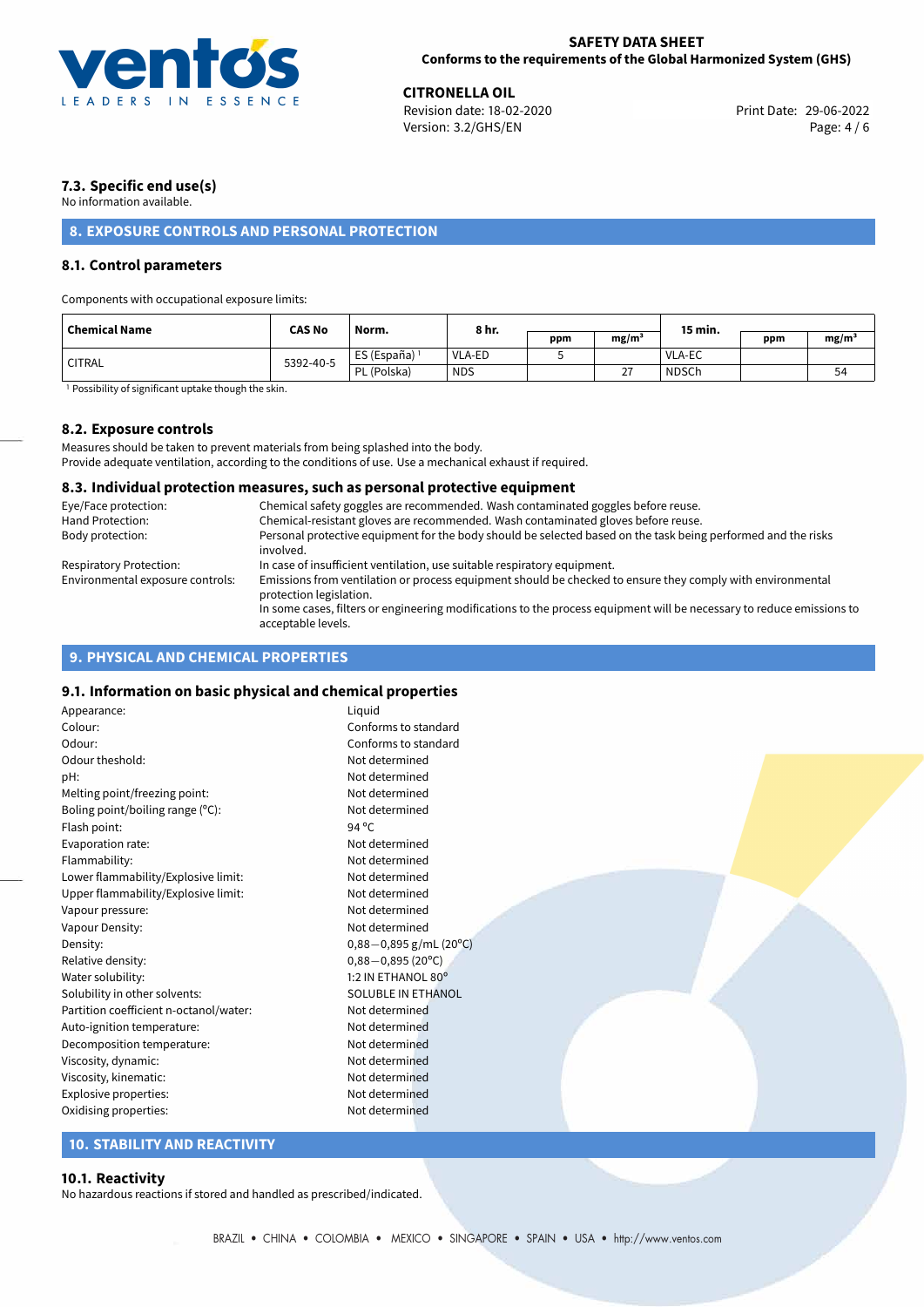

**CITRONELLA OIL**<br>
Revision date: 18-02-2020 **Print Date: 29-06-2022** Version: 3.2/GHS/EN Page: 5 / 6

# **10.2. Chemical stability**

The product is stable if stored and handled as prescribed/indicated.

### **10.3. Possibility of hazardous reactions**

No hazardous reactions if stored and handled as prescribed/indicated.

### **10.4. Conditions to Avoid**

Conditions to Avoid: Excessive heat, flame or other ignition sources.

### **10.5. Incompatible materials**

Avoid contact with strong acids and bases and oxidizing agents.

## **10.6. Hazardous decomposition products**

During combustion may form carbon monoxide and unidentified organic compounds.

# **11. TOXICOLOGICAL INFORMATION**

| <b>Acute toxicity</b>             | Harmful if swallowed.                                                     |  |  |  |  |
|-----------------------------------|---------------------------------------------------------------------------|--|--|--|--|
| <b>Skin corrosion/irritation</b>  | Based on the data available, the criteria for classification are not met. |  |  |  |  |
| Serious eye damage/irritation     | Causes serious eye damage.                                                |  |  |  |  |
| Respiratory or skin sensitisation | May cause an allergic skin reaction.                                      |  |  |  |  |
| <b>Germ cell mutagenicity</b>     | Based on the data available, the criteria for classification are not met. |  |  |  |  |
| Carcinogenicity                   | Based on the data available, the criteria for classification are not met. |  |  |  |  |
| <b>Reproductive toxicity</b>      | Based on the data available, the criteria for classification are not met. |  |  |  |  |
| <b>STOT-single exposure</b>       | Based on the data available, the criteria for classification are not met. |  |  |  |  |
| <b>STOT-repeated exposure</b>     | Based on the data available, the criteria for classification are not met. |  |  |  |  |
| <b>Aspiration hazard</b>          | May be fatal if swallowed and enters airways.                             |  |  |  |  |

# **12. ECOLOGICAL INFORMATION**

# **12.1. Toxicity**

**Assessment:** Toxic to aquatic life with long lasting effects. **Experimental/calculated data:** No information available.

# **12.2. Degradability**

No information available.

### **12.3. Bioaccumulative potential** No information available.

**12.4. Soil mobility**

# No information available.

# **12.5. Other adverse effects**

See also sections 6, 7, 13 and 15 Do not allow to get into waste water or waterways.

# **13. DISPOSAL CONSIDERATIONS**

## **13.1. Waste treatment methods**

Dispose of in accordance with national and local environmental regulations.

# **14. TRANSPORT INFORMATION**

|                                  | <b>ADR/RID/ADN</b>               | <b>IMDG</b>               | <b>IATA-ICAO</b>          |                           |
|----------------------------------|----------------------------------|---------------------------|---------------------------|---------------------------|
| 14.1. UN Number                  | UN3082                           | <b>UN3082</b>             | <b>UN3082</b>             |                           |
| 14.2. UN Proper Shipping Name    | <b>ENVIRONMENTALLY HAZARDOUS</b> | ENVIRONMENTALLY HAZARDOUS |                           | ENVIRONMENTALLY HAZARDOUS |
|                                  | SUBSTANCE, LIQUID, N.O.S.        | SUBSTANCE, LIQUID, N.O.S. | SUBSTANCE, LIQUID, N.O.S. |                           |
|                                  | (LIMONENE)                       | (LIMONENE)                | (LIMONENE)                |                           |
| 14.3. Transport Hazard Class(es) |                                  |                           |                           |                           |
| 14.4. Packing Group              | Ш                                | $\mathbf{III}$            | Ш                         |                           |
| 14.5. Environmental hazards      | Yes                              | Yes                       | Yes                       |                           |
| <b>Additional information</b>    |                                  |                           |                           |                           |